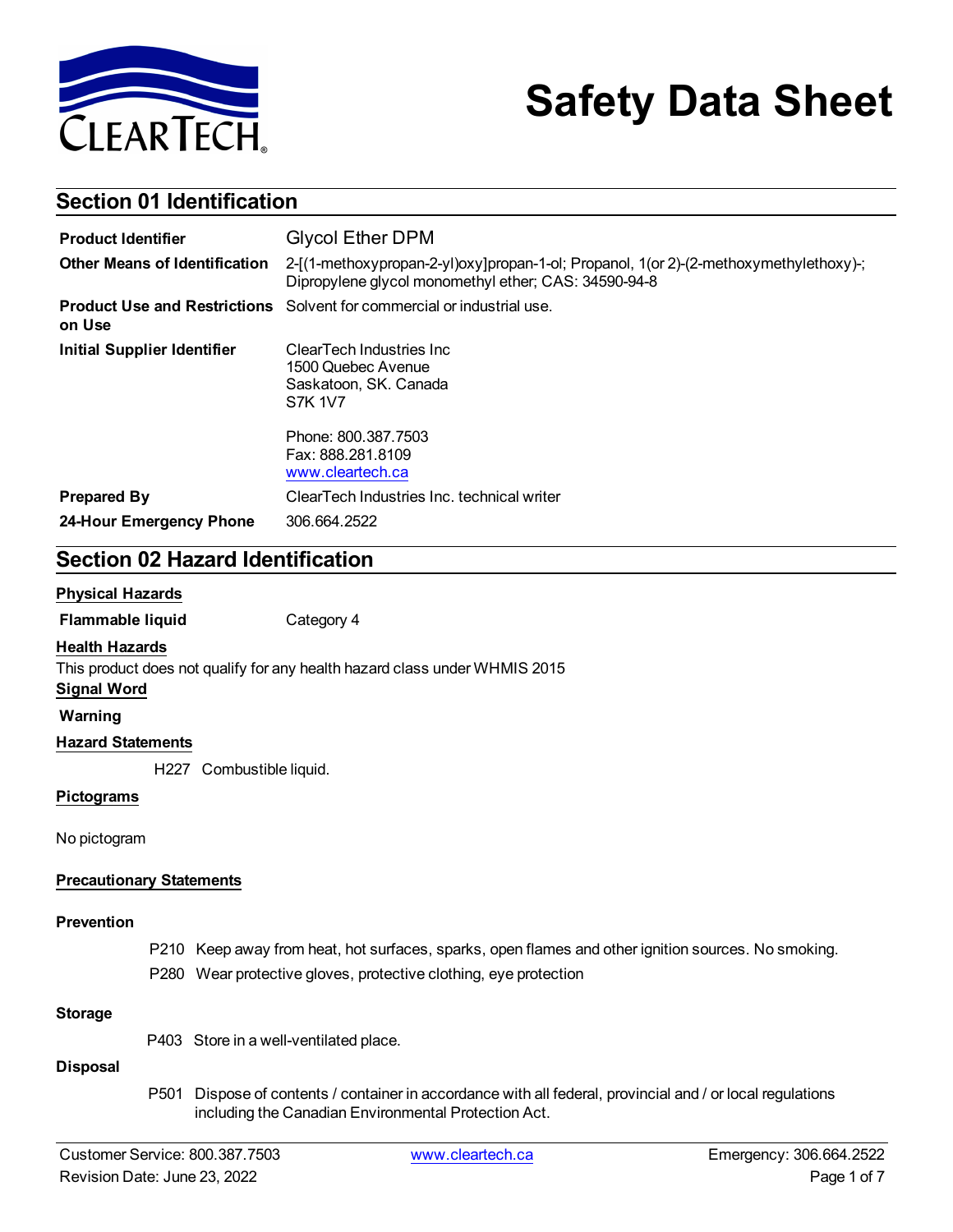#### **Hazards Not Otherwise Classified**

Not available

#### **Supplemental Information**

Not available

### **Section 03 Composition / Information on Ingredients**

#### **Hazardous Ingredients:**

| <b>Chemical name</b>                       | Common name(s)   | <b>CAS</b> number | Concentration (w/w%) |  |
|--------------------------------------------|------------------|-------------------|----------------------|--|
| Propanol, 1(or 2)-(2-methoxymethylethoxy)- | Glycol Ether DPM | 34590-94-8        | >99.5%               |  |

### **Section 04 First-Aid Measures**

#### **Description of necessary first-aid measures**

**Inhalation** Get medical advice / attention if you feel unwell or are concerned. Eliminate all ignition sources if safe to do so.

**Ingestion** Get medical advice / attention if you feel unwell or are concerned.

**Skin contact** Take off immediately contaminated clothing, shoes and leather goods. Rinse skin with lukewarm, gently flowing water / shower for 5 minutes or until product is removed. If skin irritation occurs or if you feel unwell: Get medical advice / attention.

**Eye contact** If irritation occurs, cautiously rinse eyes with lukewarm, gently flowing water for 5 minutes, while holding the eyelids open. If eye irritation persists: Get medical advice / attention.

#### **Most important symptoms and effects, both acute and delayed**

| <b>Inhalation</b>   | May cause respiratory irritation.                                                            |
|---------------------|----------------------------------------------------------------------------------------------|
| Ingestion           | May cause discomfort or nausea.                                                              |
| <b>Skin contact</b> | Not available                                                                                |
| Eye contact         | May cause eye irritation and redness.                                                        |
|                     | <b>Further information</b> For further information see Section 11 Toxicological Information. |

### **Section 05 Fire Fighting Measures**

|                                                   | <b>Suitable extinguishing media</b> Extinguish fire using extinguishing agents suitable for the surrounding fire. |
|---------------------------------------------------|-------------------------------------------------------------------------------------------------------------------|
| Unsuitable extinguishing<br>media                 | Water jets are not recommended in fires involving chemicals.                                                      |
| the chemical                                      | Specific hazards arising from Combustible liquid. In the event of a fire oxides of carbon may be released.        |
| Special protective equipment<br>for fire-fighters | Wear NIOSH-approved self-contained breathing apparatus and chemical-protective<br>clothing.                       |

### **Section 06 Accidental Release Measures**

| <b>Personal Precautions /</b><br><b>Protective Equipment /</b> | Wear appropriate personal protective equipment (See Section 08 Exposure Controls and<br>Personal Protection). Keep away from heat, hot surfaces, sparks, open flames and other |
|----------------------------------------------------------------|--------------------------------------------------------------------------------------------------------------------------------------------------------------------------------|
| <b>Emergency Procedures</b>                                    | ignition sources. No smoking. Stay upwind, ventilate area.                                                                                                                     |
| <b>Environmental Precautions</b>                               | Prevent material from entering waterways, sewers or confined spaces. Notify local health<br>and wildlife officials. Notify operators of nearby water intakes.                  |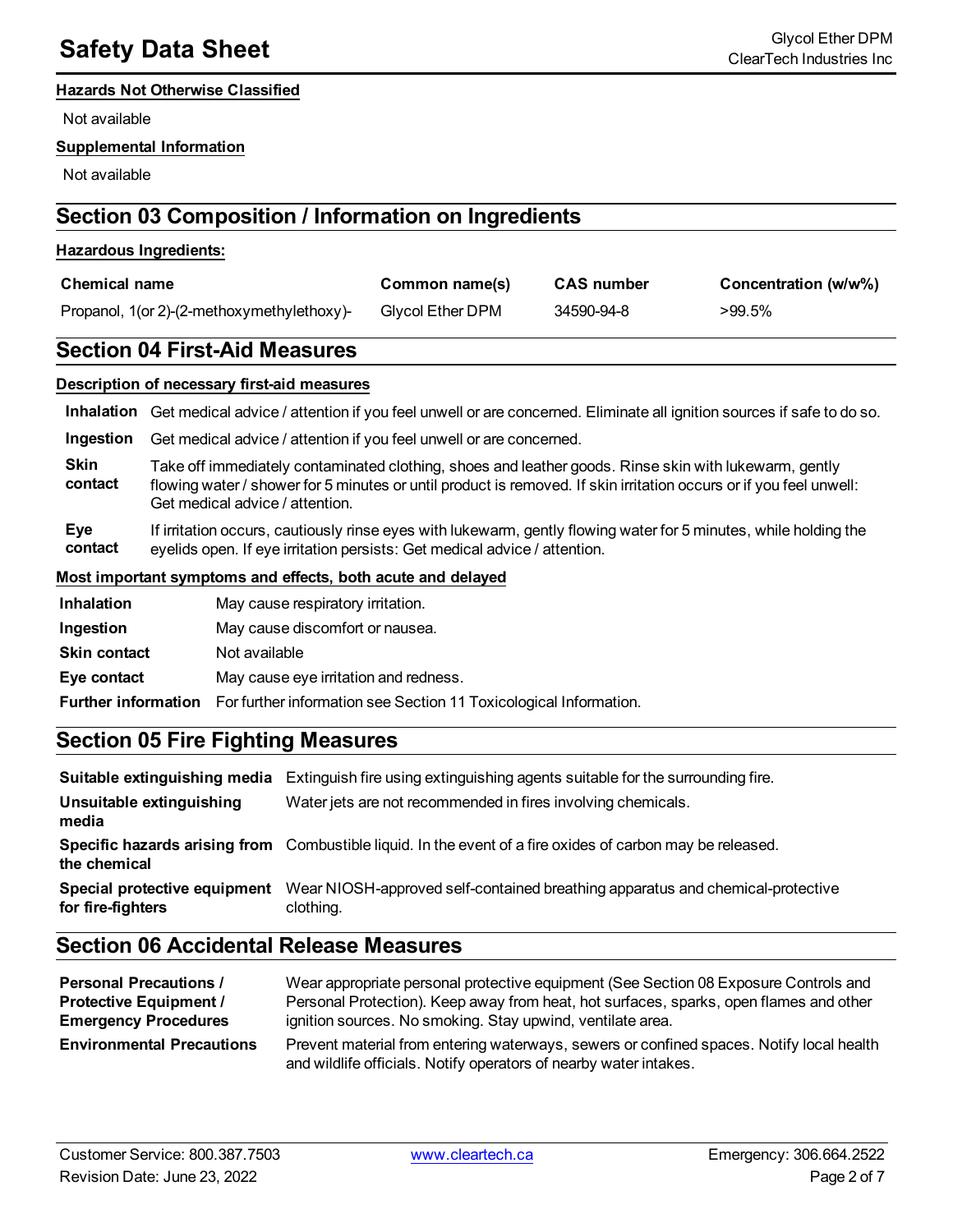**Methods and Materials for Containment and Cleaning Up** SMALL SPILLS: Stop or reduce leak if safe to do so. Clean up spill with non-reactive absorbent and place in suitable, covered, labeled containers. Flush area with water. Contaminated absorbent material may pose the same hazards as the spilled product.

LARGE SPILLS: Contact fire and emergency services and supplier for advice.

### **Section 07 Handling and Storage**

|                                    | <b>Precautions for Safe Handling</b> Use proper equipment for lifting and transporting all containers. Use sensible industrial<br>hygiene and housekeeping practices. Wash thoroughly after handling. Avoid all situations<br>that could lead to harmful exposure.                                                             |
|------------------------------------|--------------------------------------------------------------------------------------------------------------------------------------------------------------------------------------------------------------------------------------------------------------------------------------------------------------------------------|
|                                    | Keep away from heat, hot surfaces, sparks, open flames and other ignition sources. No<br>smoking.                                                                                                                                                                                                                              |
|                                    | Inspect containers for damage or leaks before handling. If the original label is damaged or<br>missing replace with a workplace label. Have suitable emergency equipment for fires, spills<br>and leaks readily available.                                                                                                     |
| <b>Conditions for Safe Storage</b> | Store in a cool, dry, well-ventilated area, out of direct sunlight, away from heat sources and<br>incompatible materials. Always store in original labeled container. Keep containers tightly<br>closed when not in use and when empty. Empty containers may contain hazardous<br>residues. Protect label and keep it visible. |
| Incompatibilities                  | Acids, such as sulphuric, nitric, hydrochloric, phosphoric, flurosilicic (HFSA), sulphonic,<br>acetic, citric, oxalic, and formic.                                                                                                                                                                                             |
|                                    | Bases, such as potassium hydroxide, sodium hydroxide, calcium hydroxide (slaked lime),<br>ammonia, carbonates.                                                                                                                                                                                                                 |
|                                    | Oxidizing agents, such as oxygen, sulphuric and nitric acids, hypochlorites and<br>permanganates.                                                                                                                                                                                                                              |

### **Section 08 Exposure Controls and Personal Protection**

#### **Exposure limits**

| Component                       | <b>Regulation</b> | <b>Type of listing</b> | Value                            |
|---------------------------------|-------------------|------------------------|----------------------------------|
| Dipropylene glycol methyl ether | <b>ACGIH</b>      | TWA                    | 100 ppm (600 mg/m <sup>3</sup> ) |
|                                 |                   | <b>STEL</b>            | 150 ppm $(900mg/m3)$             |
|                                 | <b>NIOSH</b>      | IDLH                   | 600 ppm $(3,600 \text{ mg/m}^3)$ |

**Engineering controls**

**Ventilation Requirements** Mechanical ventilation (dilution or local exhaust), process or personnel enclosure and control of process conditions should be provided in accordance with all fire codes and regulatory requirements. Supply sufficient replacement air to make up for air removed by exhaust systems.

**Other** No specific recommendations beyond the required hygiene facilities at the place of work.

#### **Protective equipment**

The following are recommendations only. It is the responsibility of the employer / user to conduct a hazard assessment of the process in which this product being used and determine the proper engineering controls and PPE for their process. Additional regulatory and safety information should be sought from local authorities and, if needed, a professional industrial hygienist.

| Eye and face protection       | Where there is potential eye or face exposure, safety glasses are recommended. Contact<br>lenses are not recommended; they may contribute to severe eye injury. |
|-------------------------------|-----------------------------------------------------------------------------------------------------------------------------------------------------------------|
| Hand and body protection      | Where handling this product it is recommended that skin contact is avoided.                                                                                     |
| <b>Respiratory protection</b> | In case of insufficient ventilation wear suitable respiratory equipment.                                                                                        |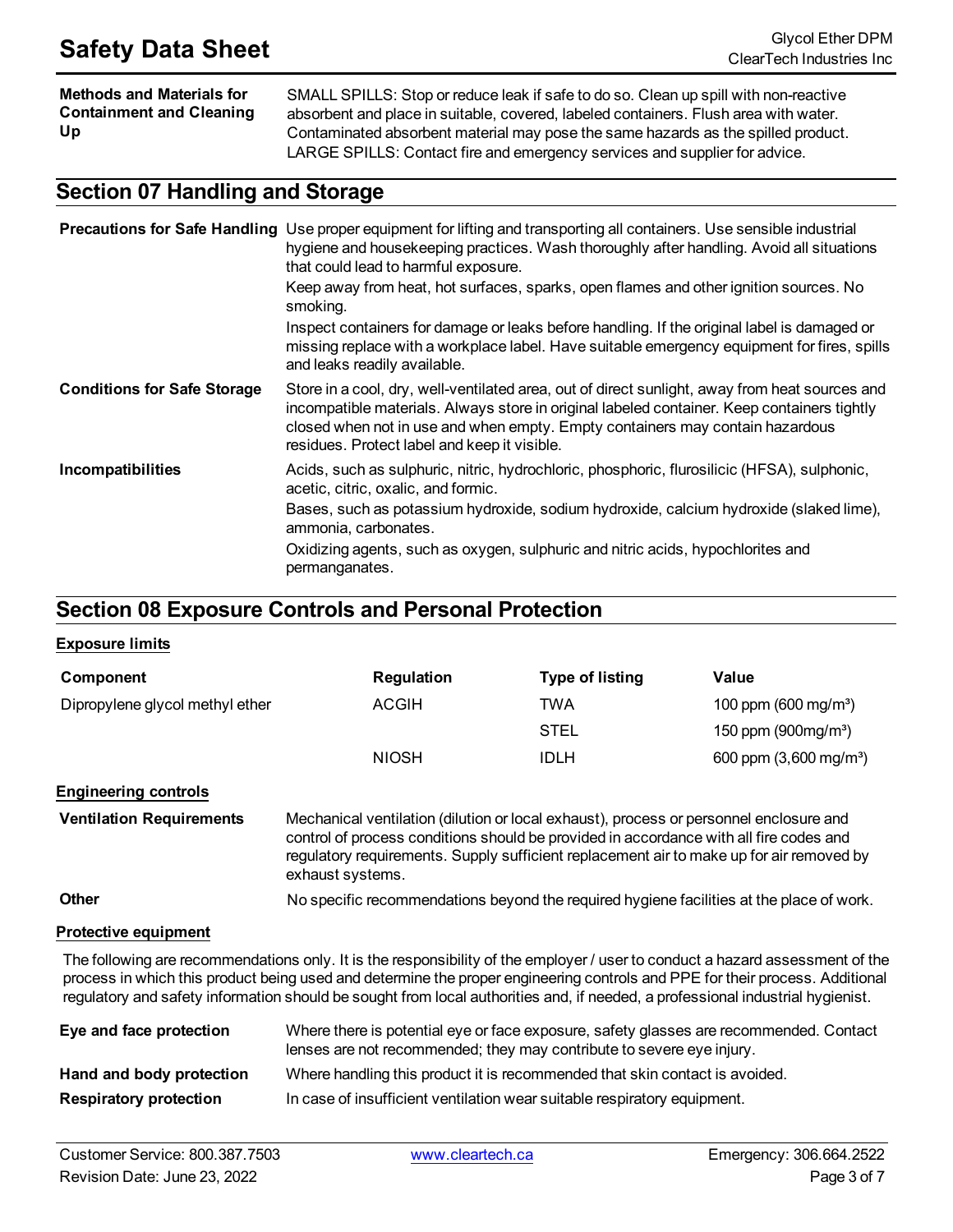#### **NIOSH respirator recommendations for: Dipropylene glycol methyl ether**

#### **Up to: 600 ppm**

(APF = 10) Any supplied-air respirator

(APF = 50) Any self-contained breathing apparatus with a full facepiece.

#### **Emergency or planned entry into unknown concentrations or IDLH conditions:**

(APF = 10,000) Any self-contained breathing apparatus that has a full facepiece and is operated in a pressure-demand or other positive-pressure mode (APF = 10,000) Any supplied-air respirator that has a full facepiece and is operated in a

pressure-demand or other positive-pressure mode in combination with an auxiliary selfcontained positive-pressure breathing apparatus

#### **Escape:**

(APF = 50) Any air-purifying, full-facepiece respirator (gas mask) with a chin-style, front- or back-mounted organic vapor cartridge(s) Any appropriate escape-type, self-contained breathing apparatus **Thermal hazards** Not available

### **Section 09 Physical and Chemical Properties**

#### **Appearance**

| <b>Physical state</b>                             | Liquid                          |
|---------------------------------------------------|---------------------------------|
| Colour                                            | Clear                           |
| <b>Odour</b>                                      | Ether-like                      |
| <b>Odour threshold</b>                            | Not available                   |
| <b>Property</b>                                   |                                 |
| рH                                                | Not available                   |
| Melting point / freezing point                    | -83 °C                          |
| Initial boiling point and<br>boiling range        | 189.6 °C                        |
| <b>Flash point</b>                                | 75 °C                           |
| <b>Evaporation rate</b>                           | Not available                   |
| <b>Flammability</b>                               | Not applicable                  |
| <b>Upper flammable limit</b>                      | 14%                             |
| Lower flammable limit                             | 1.1%                            |
| Vapour pressure                                   | 37.1 Pa @ 20 °C                 |
| Vapour density                                    | Not available                   |
| <b>Relative density</b>                           | Not applicable                  |
| <b>Solubility</b>                                 | Miscible in water               |
| <b>Partition coefficient: n-</b><br>octanol/water | Log Kow = $0.004$ @ 25 °C       |
| <b>Auto-ignition temperature</b>                  | 207 °C                          |
| <b>Decomposition temperature</b>                  | Not available                   |
| <b>Viscosity</b>                                  | 4.55 mm <sup>2</sup> /s @ 20 °C |
| <b>Specific gravity</b>                           | 0.954 g/mL @ 20 °C              |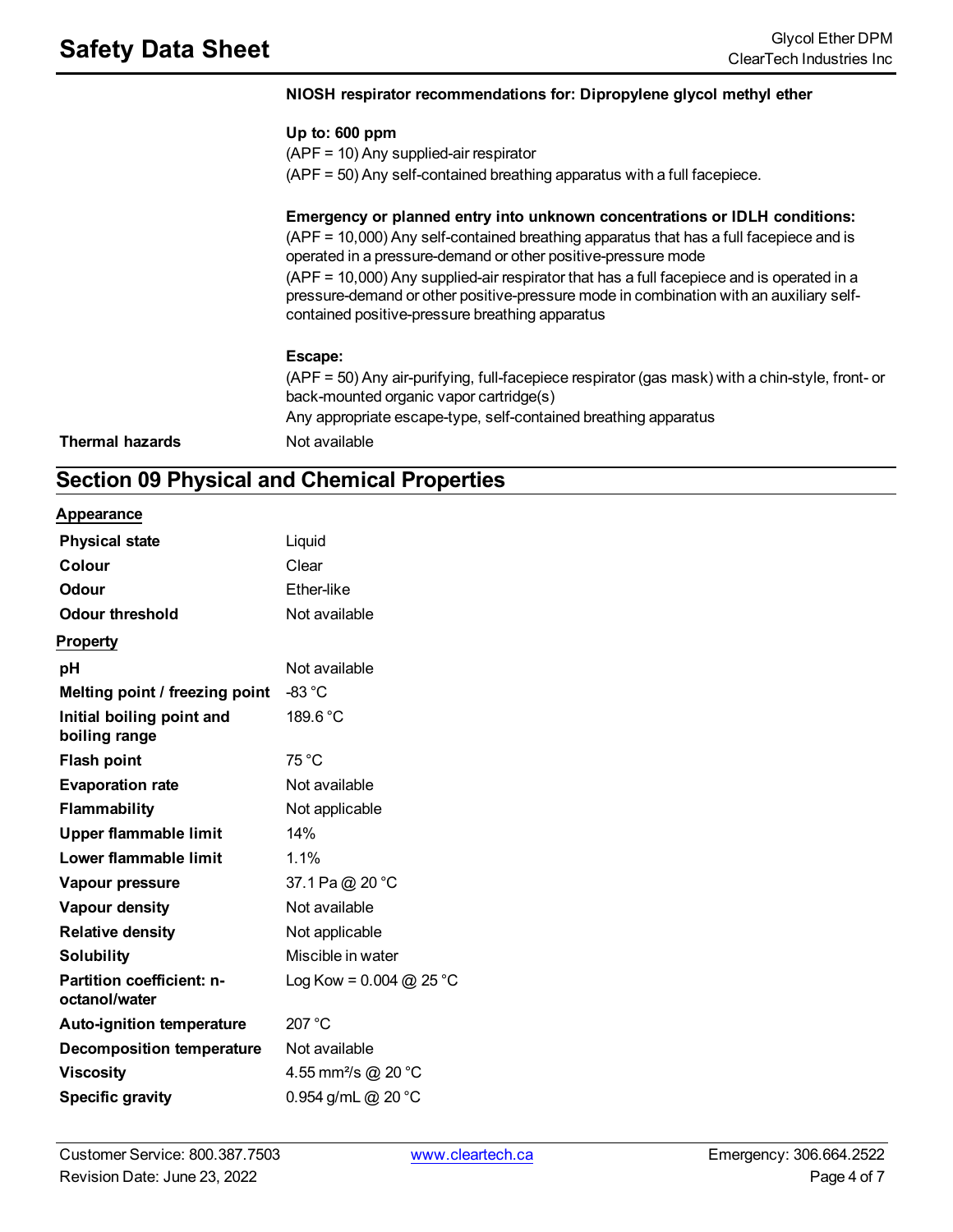## **Safety Data Sheet** Glycol Ether DPM<br>ClearTech Industries Inc.

| <b>Particle characteristics</b> | Not applicable |  |  |
|---------------------------------|----------------|--|--|
| <b>Formula</b>                  | $C_1H_{16}O_3$ |  |  |
| <b>Molecular weight</b>         | 148.202 g/mol  |  |  |

### **Section 10 Stability and Reactivity**

| Reactivity                                   | Combustible liquid.                                                                                                                |  |  |  |
|----------------------------------------------|------------------------------------------------------------------------------------------------------------------------------------|--|--|--|
| <b>Stability</b>                             | This product is stable if stored according to the recommendations in Section 07.                                                   |  |  |  |
| <b>Possibility of hazardous</b><br>reactions | Hazardous polymerization is not known to occur.                                                                                    |  |  |  |
| <b>Conditions to avoid</b>                   | Avoid contact with incompatible materials. May form peroxides with prolonged exposure to<br>air and light.                         |  |  |  |
| Incompatible materials                       | Acids, such as sulphuric, nitric, hydrochloric, phosphoric, flurosilicic (HFSA), sulphonic,<br>acetic, citric, oxalic, and formic. |  |  |  |
|                                              | Bases, such as potassium hydroxide, sodium hydroxide, calcium hydroxide (slaked lime),<br>ammonia, carbonates.                     |  |  |  |
|                                              | Oxidizing agents, such as oxygen, sulphuric and nitric acids, hypochlorites and<br>permanganates.                                  |  |  |  |
| <b>Hazardous decomposition</b><br>products   | Thermal decomposition may produce oxides of carbon.                                                                                |  |  |  |

### **Section 11 Toxicological Information**

#### **Acute Toxicity (LD50 / LC50 values)**

| Component               | Route      | <b>Species</b> | Value             | <b>Exposure time</b> |
|-------------------------|------------|----------------|-------------------|----------------------|
| <b>Glycol Ether DPM</b> | Oral       | Rat            | >5,000 mg/kg bw   |                      |
|                         | Dermal     | Rabbit         | $>2,000$ mg/kg bw |                      |
|                         | Inhalation | Rat            | $>275$ ppm        | 7 hours              |

#### **Toxic Health Effect Summary**

| <b>Chemical</b><br>characteristics | No known effects                                                                                           |
|------------------------------------|------------------------------------------------------------------------------------------------------------|
| <b>Skin</b>                        | Not available                                                                                              |
| Ingestion                          | May cause discomfort or nausea.                                                                            |
| <b>Inhalation</b>                  | May cause respiratory irritation.                                                                          |
| Eye contact                        | May cause eye irritation and redness.                                                                      |
| <b>Sensitization</b>               | This product and its components at their listed concentration have no known sensitizing effects.           |
| <b>Mutagenicity</b>                | This product and its components at their listed concentration have no known mutagenic effects.             |
| Carcinogenicity                    | This product and its components at their listed concentration have no known carcinogenic effects.          |
| Reproductive<br>toxicity           | This product and its components at their listed concentration have no known reproductive effects.          |
| Specific organ<br>toxicity         | This product and its components at their listed concentration have no known effects on specific<br>organs. |
| <b>Aspiration hazard</b>           | Not available                                                                                              |
| <b>Synergistic</b><br>materials    | Not available                                                                                              |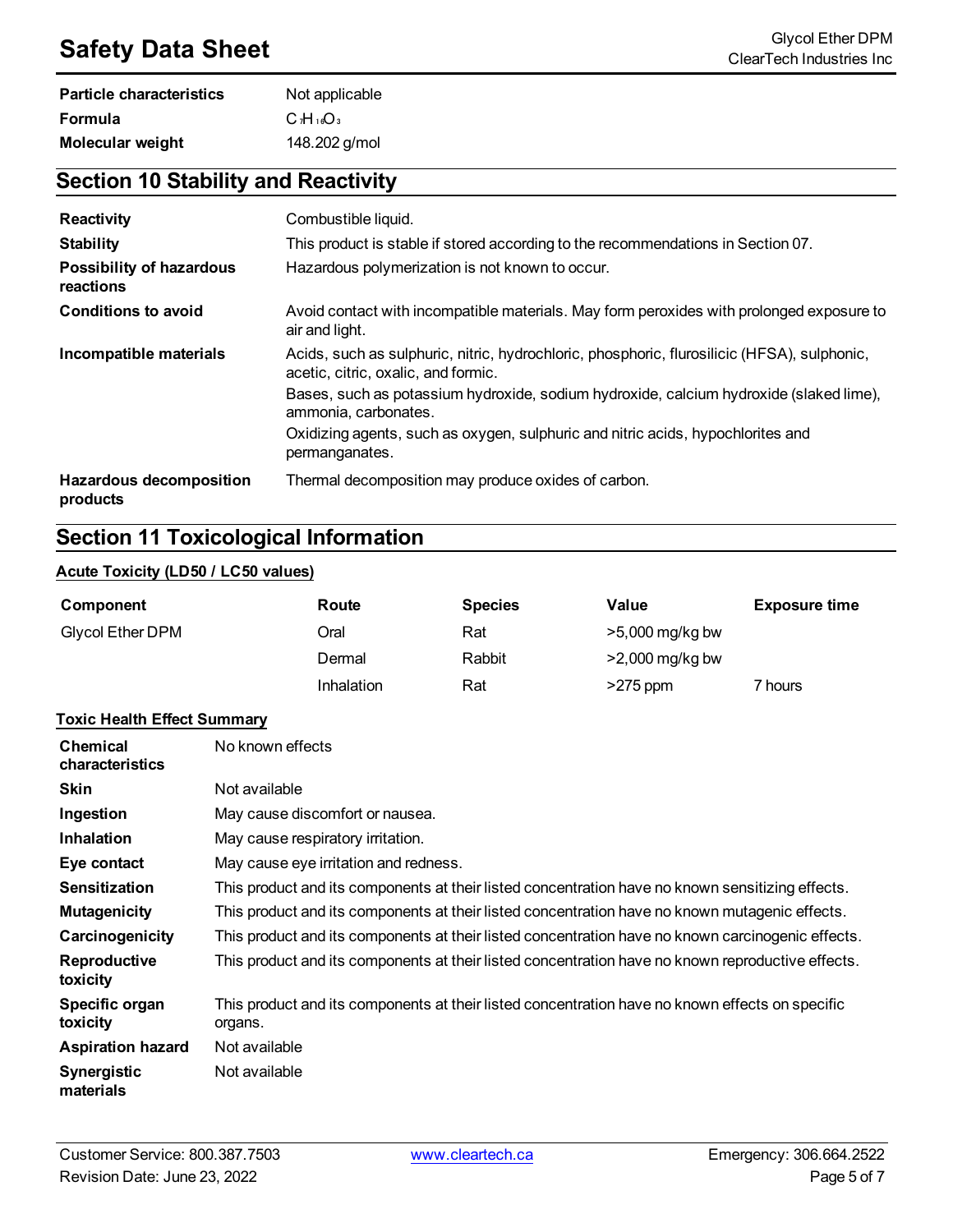### **Section 12 Ecological Information**

#### **Ecotoxicity**

| Component               | <b>Type</b>                                                                                                                                                    | <b>Species</b>           | Value        | <b>Exposure Time</b> |
|-------------------------|----------------------------------------------------------------------------------------------------------------------------------------------------------------|--------------------------|--------------|----------------------|
| Glycol ether DPM        | <b>NOEC</b>                                                                                                                                                    | Fish                     | 150 $mg/L$   | 96 hours             |
|                         | EC <sub>50</sub>                                                                                                                                               | Aquatic<br>invertabrates | 1,919 mg/L   | 48 hours             |
|                         | <b>NOEC</b>                                                                                                                                                    | Algea                    | 1,000 $mg/L$ | 72 hours             |
| <b>Biodegradability</b> | The domestic substance list categorizes glycol ether DPM as non-persistent.                                                                                    |                          |              |                      |
| <b>Bioaccumulation</b>  | The domestic substance list categorizes glycol ether DPM as non-bioaccumulative.                                                                               |                          |              |                      |
| <b>Mobility</b>         | This product is water soluble, is not predicted to adsorb to soil and may contaminate ground<br>water. This product will evaporate and may be spread via wind. |                          |              |                      |
| Other adverse effects   | Not available                                                                                                                                                  |                          |              |                      |

### **Section 13 Disposal Considerations**

| <b>Waste From Residues /</b>  | Dispose in accordance with all federal, provincial, and local regulations including the                                                                                     |
|-------------------------------|-----------------------------------------------------------------------------------------------------------------------------------------------------------------------------|
| <b>Unused Products</b>        | Canadian Environmental Protection Act.                                                                                                                                      |
| <b>Contaminated Packaging</b> | Do not remove label, follow label warnings even after the container is empty. Empty<br>containers should be recycled or disposed of at an approved waste handling facility. |

### **Section 14 Transport Information**

| UN number                                  | Not available                                                                                                                     |
|--------------------------------------------|-----------------------------------------------------------------------------------------------------------------------------------|
| UN proper shipping name<br>and description | Not available                                                                                                                     |
| <b>Transport hazard class(es)</b>          | Not available                                                                                                                     |
| Packing group                              | Not available                                                                                                                     |
| <b>Excepted quantities</b>                 | Not available                                                                                                                     |
| <b>Environmental hazards</b>               | Not listed as a marine pollutant under Canadian TDG Regulations, schedule III.                                                    |
| <b>Special precautions</b>                 | No special provisions                                                                                                             |
| <b>Transport in bulk</b>                   | ERAP index: not available                                                                                                         |
|                                            | MARPOL 73/78 and IBC Code:<br>This product is not listed in Chapter 17 of the IBC Code.                                           |
| <b>Additional information</b>              | Secure containers (full or empty) during shipment and ensure all caps, valves, or closures<br>are secured in the closed position. |

**TDG PRODUCT CLASSIFICATION: This product has been classified on the preparation date specified at section 16** of this SDS, for transportation in accordance with the requirements of part 2 of the Transportation of Dangerous Goods Regulations. If applicable, testing and published test data regarding the classification of this product are **listed in the references at section 16 of this SDS.**

### **Section 15 Regulatory Information.**

**NOTE: THE PRODUCT LISTED ON THIS SAFETY DATA SHEET HAS BEEN CLASSIFIED IN ACCORDANCE WITH THE HAZARD CRITERIA OF THE CANADIAN HAZARDOUS PRODUCTS REGULATIONS. THIS SAFETY DATA SHEET CONTAINS ALL INFORMATION REQUIRED BY THOSE REGULATIONS.**

All components of this product appear on the domestic substance list.